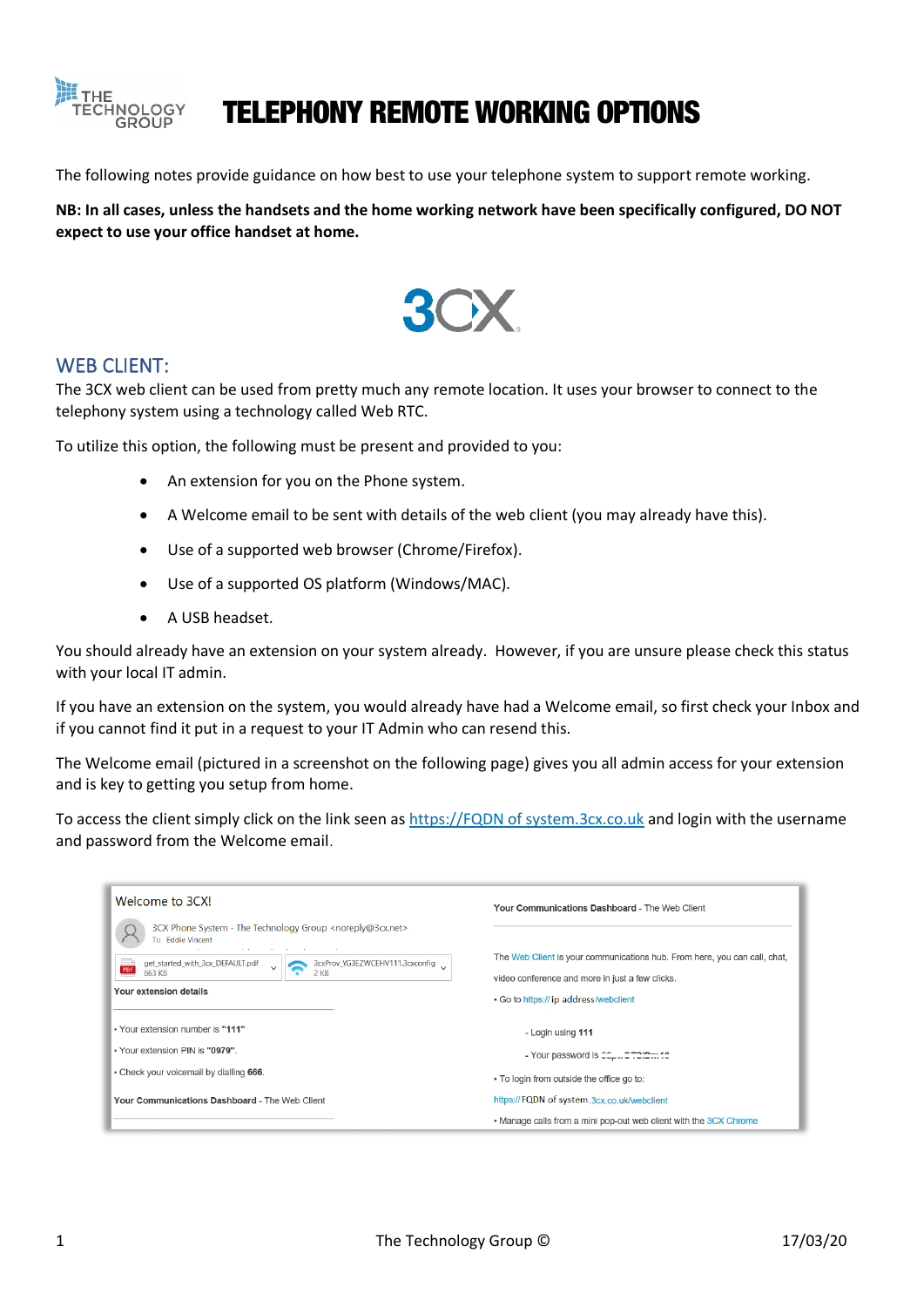As with the last 2 points ensure you are using a supported Operating System (OS) and when you click on the link to open the Welcome email ensure your browser is either Firefox or Chrome (you can cut and paste the link into the browser if desired).

If you do not have these browsers on your computer, download them from here.

NB: you may need your local IT admin to provide permissions for this.

<https://www.google.com/chrome/>

<https://www.mozilla.org/en-GB/firefox/new/>

If a successful connection can be made to the phone system you will see in the browser window change to Available. If this does not connect, you need to contact with your local IT.

Available (Remote)

#### SOFTPHONE:

Softphones exist (and are supported) on the following platforms:

- Windows
- Smartphone IOS
- Smartphone Android
- MAC

Note: Like with the Web client using Windows and MAC options also require the use of a USB headset.

Using the same Welcome email as above you can download and provision Apps from there also. It is a 2-step process which includes downloading of the App itself followed by provisioning with the attached template.

### DOWNLOADS:

Windows: Can be found on this link[: https://www.3cx.com/user-manual/installation-windows/](https://www.3cx.com/user-manual/installation-windows/) MAC: Can be found on this link:<https://www.3cx.com/user-manual/installation-mac/>

Smartphones: Downloaded on respective Play and Apple stores.

IOS[: https://www.3cx.com/user-manual/installation-iphone/](https://www.3cx.com/user-manual/installation-iphone/) Android:<https://www.3cx.com/user-manual/installation-android/>

Once downloading of the App onto the device has been completed, you can simply double-click the provisioning file (attached to the Welcome email) from an account within the device/platform you wish to run it from – or if using a Smartphone device scan the QR code from either the email or web client for a quick-provisioning option: [https://www.youtube.com/watch?v=NFiZYA\\_hSUU](https://www.youtube.com/watch?v=NFiZYA_hSUU)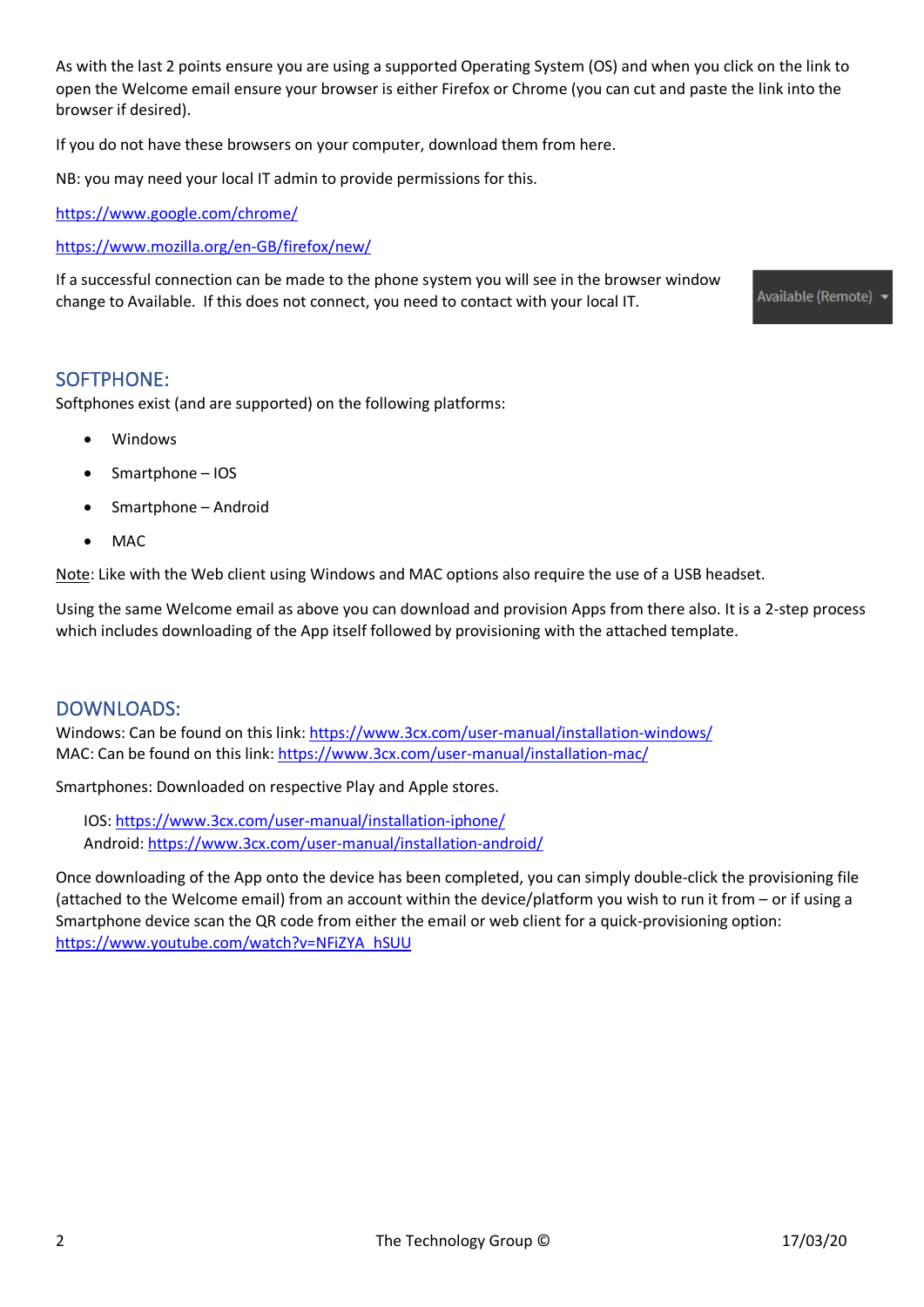## TROUBLESHOOTING:

This following section is designed to assist in covering any potential issues that maybe encountered when setting up the solution from home. In the majority of cases this should just work; however, we must consider that every home network is not identical (and not using the same provider kit) so some tips maybe of use if such events arise.

Please consider firstly that when setting up any App from home that if a connection does not establish that you may want to check your public IP address is configured correctly with us/your local IT. To check this simply go to Google and type in "what is my IP" and it will give you an output.

This can also occur when you have a dynamic IP address at home and the public IP is subject to change.

In the case of setting up either web or desktop clients (Windows/MAC) there could also be issue relate to the local environment, of which include:

- Local Antivirus
- Windows firewall
- Local Windows updates and .NET framework requirements
- User rights (locally controlled by IT administrator)
- Audio/sound related issues locally:

<https://support.microsoft.com/en-gb/help/4520288/windows-10-fix-sound-problems>

Most of the above issues can be investigated yourself, however for the most part to fix may require raising the point with your IT administrator.

| Google                       | what is my ip                                         |
|------------------------------|-------------------------------------------------------|
| Search                       | About \$5,400,090 results (0.25 seconds)              |
| Everything<br>Images<br>Maps | Your public IP address is 122.1 1.3 1.132 - Lean More |
| Videos.<br>News:             |                                                       |
| Shopping                     |                                                       |
| More -                       |                                                       |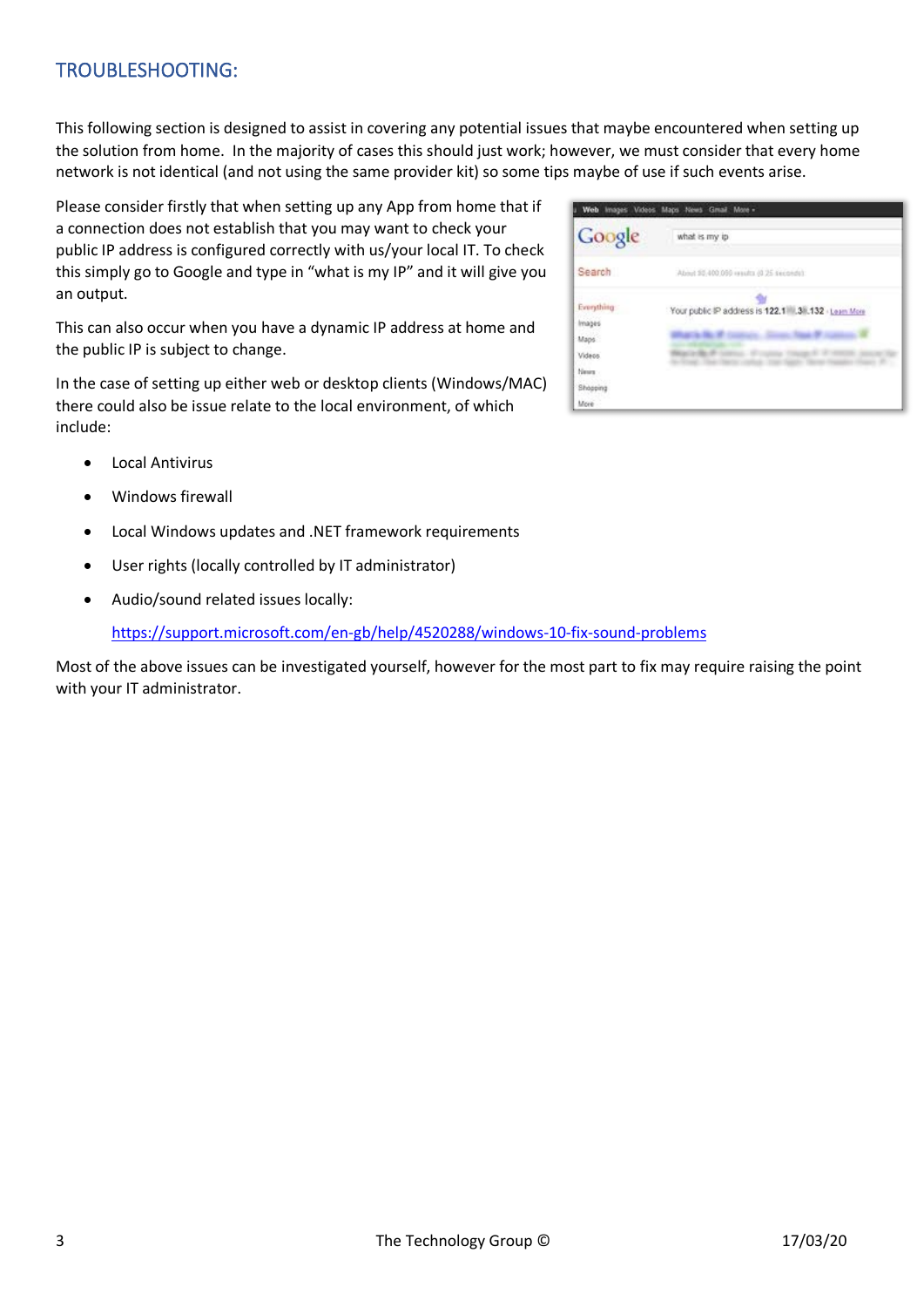

There are 2 ways you can use the Halo System from Home:

- 1. Desktop App on a PC or Laptop
- 2. Mobile App on iPhone and Android Devices

## DESKTOP APP & MOBILE APP:

The mobile and Desktop app both require a subscription which is charged per user. This is the easiest way to ensure you can work from home as you can install the app on any PC or laptop and have it on your mobile which can be used anywhere.

Once all the correct Licencing is agreed The Technology Group Support staff will set it up on your System and you will receive 2 emails one with your Username and the other is the client Password. This works for both the PC app and the Mobile App. This password consists of about 33 characters and numbers looking something like this (this is NOT the password):

#### **123A45678-9123-4567-B89C12De3F45**

This password will need to be copied exactly from the email, so we recommend copying and pasting the password onto the apps.

## MOBILE APP:



- 1. When you first load the app you will need to accept the End user agreement, it will then take you to the login page, input your User name and Password and press Sign In.
- 2. You are then on the app and it will open on the call history tab, there are 3 lines on the top left corner. From here you can:
	- Go to Voicemail
	- Go to the Dialpad to input a number to dial
	- Change settings (put DND on and forward calls)